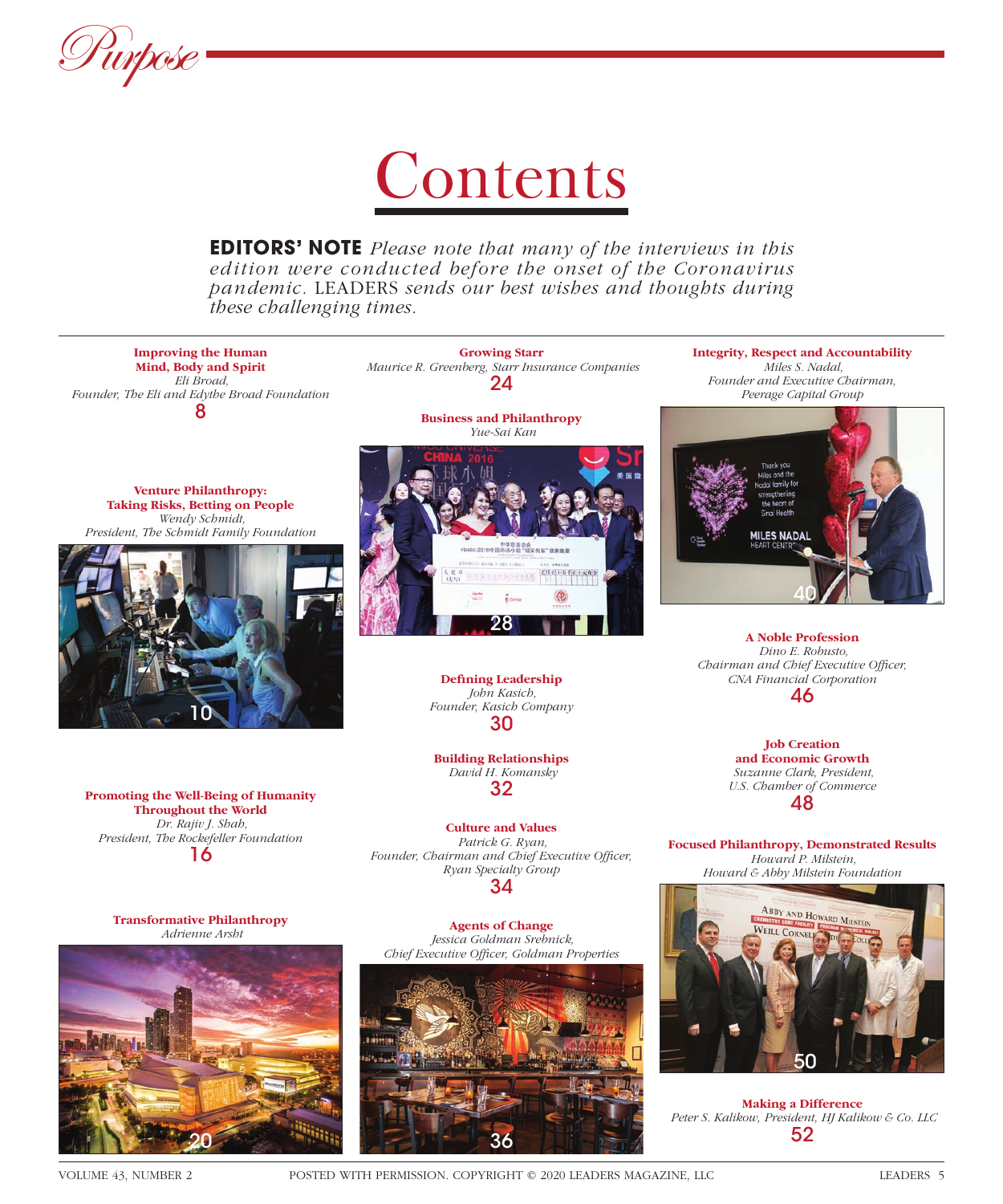**Building PURE**  *Ross Buchmueller, President and Chief Executive Officer, PURE Group of Insurance Companies* 54

**Starting with the Why**  *Gary Burnison, Chief Executive Officer, Korn Ferry* 56

## **Accelerating Digital Transformation**  *Matt Carter,*

*Chief Executive Offi cer, Aryaka* 57

# **Alliant's Evolution**

 *Thomas W. Corbett, Chairman and Chief Executive Officer, Alliant Insurance Services, Inc.* 58

**An International Foundation**  *Hilary Pennington, Executive Vice President for Program, Ford Foundation* 60

**Providing a Boost**  *Craig Boundy,*  Chief Executive Officer, Experian North America 61

> **An Impact that Matters**  *Stephani Long,*  Chief Talent Officer, Deloitte LLP

62

*Entrepreneurial Leadership Joel Peterson, Founding Partner and Chairman, Peterson Partners* 64

**Client Relationships**  *Stephen B. Siegel, Chairman, Global Brokerage, CBRE* 70

*Fisch Tales Bob Fisch, Author of* Fisch Tales: The Making of a Millennial Baby Boomer *and President, RNF Group* 72

> **PMI's Transformation**   *Huub Savelkouls, Chief Sustainability Officer, Philip Morris International* 73

**A History of Purpose**   *John Ellington, Director, Finance and Grants Administration, The Home Depot Foundation*



**Doing Well by Doing Good**  *Simon Paris,*  **Chief Executive Officer, Finastra** 76

**The Guest Experience**  *Keith M. Douglas, Managing Director – Global Attractions, Legends* 78

**Gun Violence Prevention**  *Michael J. Dowling,*  President and Chief Executive Officer, *Northwell Health* 80

**One Network**   *Lori Malcolm, Chief Culture and Operations Officer,* 



**A Public Health Crisis**  *Chethan Sathya, M.D. M.Sc., Pediatric Thoracic and General Surgeon, Associate Trauma Director, Cohen Children's Medical Center, and Director, Center for Gun Violence Prevention, Northwell Health* 84

> **Relationship-Driven**  *James E. Cline,*  **President and Chief Executive Officer,** *Trex Company, Inc.*



 *Alan S. Elkin, Chairman and Chief Executive Officer, Active International* 88

**The Human Side of the Company**

**Data Analytics**   *Scott G. Stephenson,* 

*Chairman, President and Chief Executive Officer, Verisk Analytics* 68

**A Community-Based Model** 

 *Thomas McGinn, M.D., Deputy Physician-in-Chief and Senior Vice President, Ambulatory Services, Northwell Health* 83

**Catalysts for Systemic Change**  *Jonathan T.M. Reckford, Chief Executive Officer, Habitat for Humanity International* 92

6 LEADERS POSTED WITH PERMISSION. COPYRIGHT © 2020 LEADERS MAGAZINE, LLC VOLUME 43, NUMBER 2